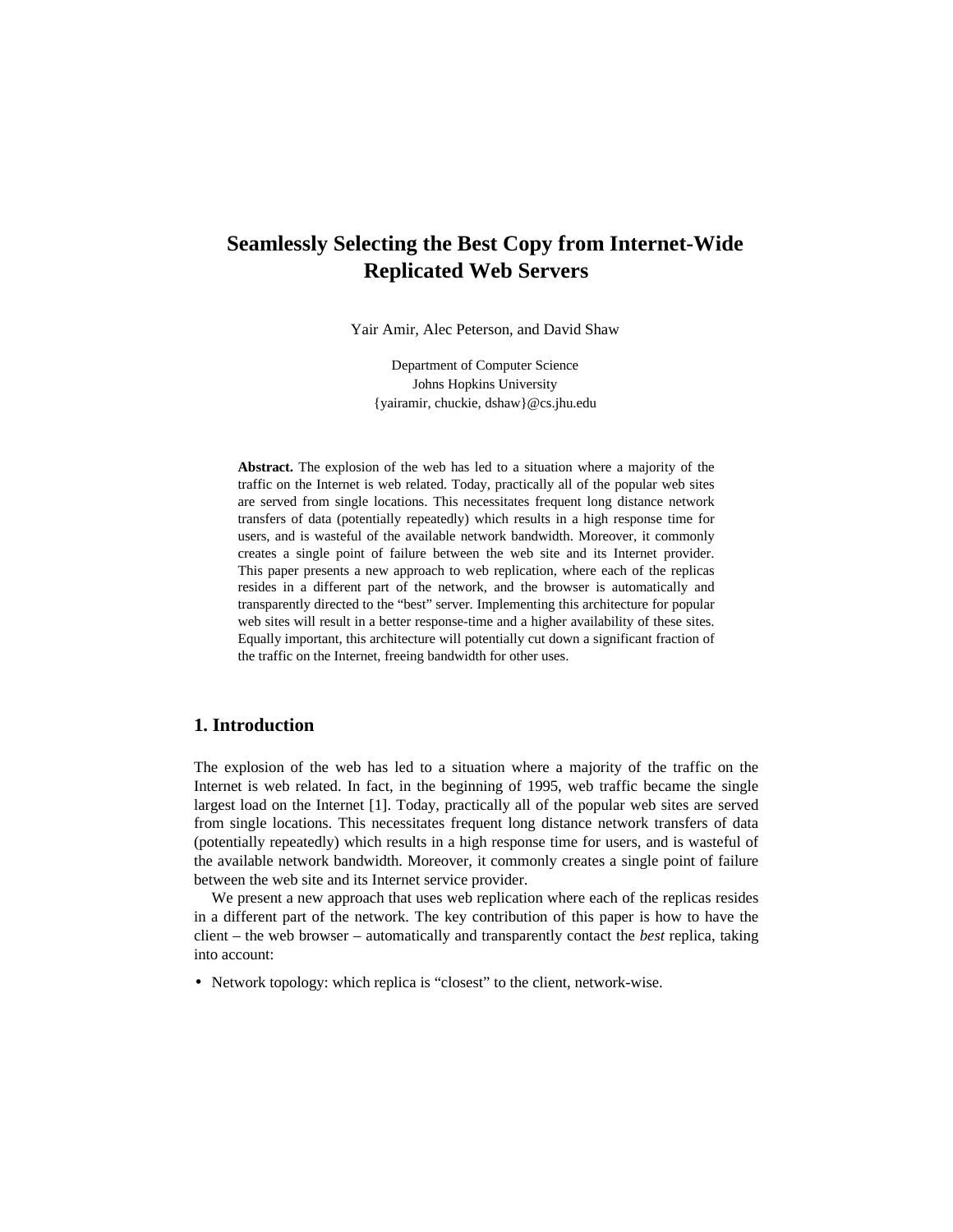- Server availability: which servers are currently active.
- Server load: which server is currently able to return the most rapid response.

Most of the existing web replication architectures involve a cluster of servers that reside at the same site. These architectures improve performance by sharing the load between the different replicas, and improve availability by having more than one server. However, they cannot address the performance and availability problems embedded in the network.

Our architecture, in contrast, incorporates wide-area replication and automatic server selection to adequately address the above issues. Moreover, the architecture can be used in conjunction with both caching and cluster replication. The architecture includes three alternative methods to automatically direct the user's browser to the best replica.

- *The HTTP redirect method*: This method is implemented using web server-side programming at the application level.
- *The DNS round trip times method*: This method is implemented at the Domain Name Service (DNS) level, using the standard properties of DNS.
- *The shared IP address method*: This method is implemented at the network routing level, using the standard Internet routing.

Implementing this architecture for popular web sites will result in a better responsetime and higher availability for these sites. Equally important, this architecture will potentially cut down a significant fraction of the traffic on the Internet, freeing bandwidth for other uses.

The reminder of the paper is organized as follows: The next section describes current web caching and replication methods. We then describe the alternative methods that automatically direct the web browser to the best replica. The next section describes our experience with the different methods. We then analyze and compare the methods, and draw our conclusions.

Due to lack of space, we will not detail a replication protocol to keep the consistency of the web server replicas. Several primary-backup [2], active replication [3], or lazy replication [4] techniques may be adequate.

## **2. Current web caching and replication methods**

The two most common methods used to alleviate slow web response problems today are *caching* and *replication* (sometimes referred to as mirroring). In caching, we still have one main web server. On demand, pieces of the data are cached closer to the client. Subsequent requests for the same data are served from the cache rather than necessitating an access to the main web server.

Practically, web caching uses a special proxy on either the client or server side. This proxy acts as the go-between between the web browser and web server. Client side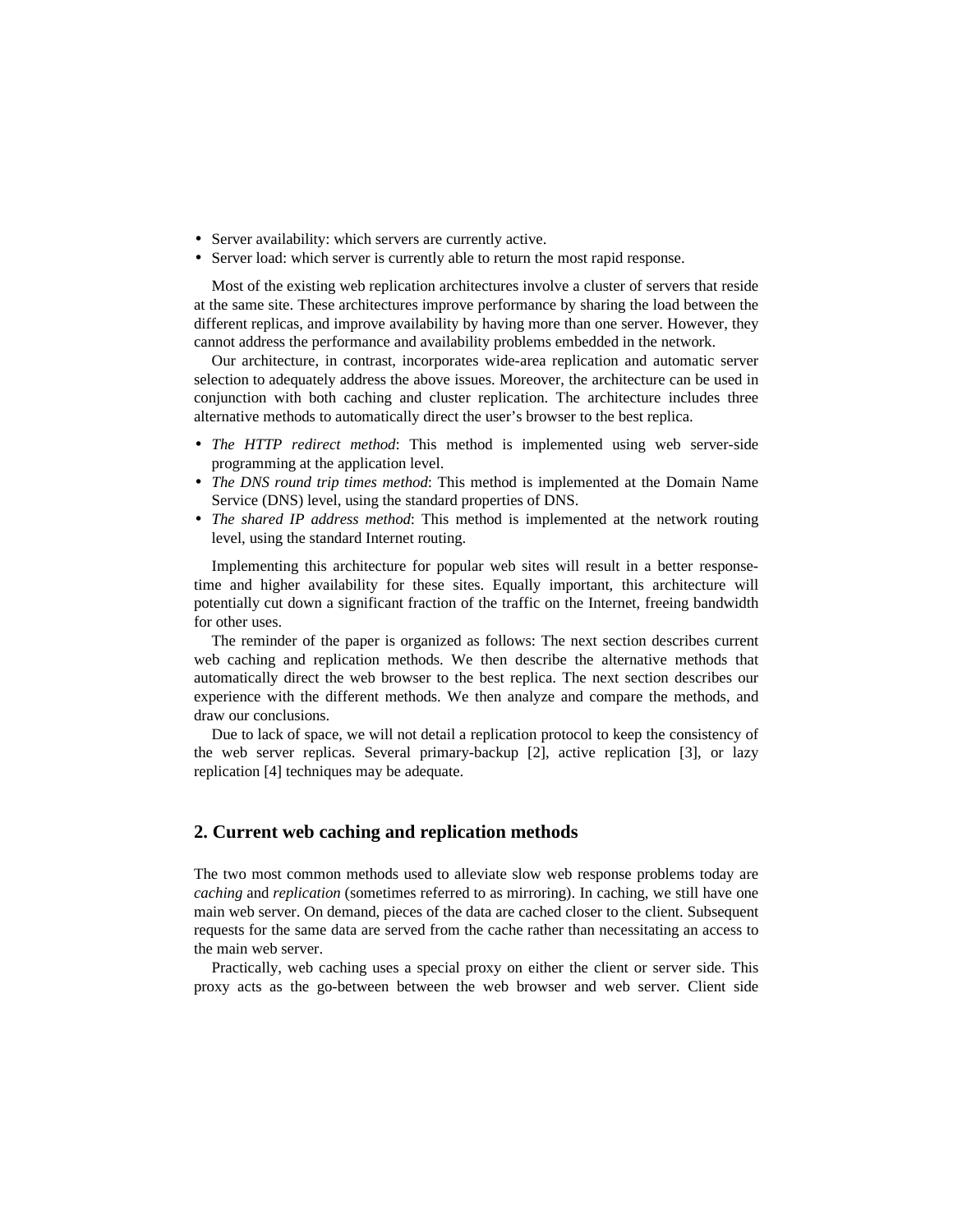caching is when a client makes all requests through the proxy. The proxy then makes the actual request and caches the response for other clients (who are presumably at the same site as the original client). Many browsers (including Netscape's and Microsoft's) support this capability internally and perform client side caching on a per-user basis. This per-user caching is independent of any other caching done at the server or client side. Some caches used on a per-site basis include the Squid [5], Harvest [6], and Apache [7] caches.

In server-side caching, there are one or more caching servers that are front ends to the main server. When a document is requested, the caching server attempts to serve the document from its own cache, or from that of another caching server, before resorting to retrieving the document from the main web server. Frequently accessed documents will therefore be quickly cached, and thus the load for serving them will not fall onto the main web server. These caching methods do not conflict, and any or all of them may be used together as needed.

An intrinsic limitation for caching arises where the client is sending information to the server and asking for more than a static page (e.g. CGI scripts, or other server-side programming). Since the server's response to the request is dependent on the parameters sent along with the request, the response cannot be cached.

Another caching limitation is in the freshness of data. Given a particular document, it may be found in any (or all) of numerous caches between the client and the server. This creates a consistency problem as there is no to way guarantee the validity of any particular cache. No cache can guarantee complete freshness of data without the immediate expiration of cache data and the subsequent refresh from the master server. This clearly defeats the purpose of a cache, as every request will need to be served (however indirectly) by the master server.

In HTTP 1.0 [8] the cache management abilities were poor. This has been rectified in HTTP 1.1 [9], and authors now have the ability to exercise considerable control over the caching (or non-caching) of their documents, but this is not universally supported yet.

Web *replication* duplicates the web server, including its data and any ancillary abilities. A user can access any of the replicas, as any of them will provide a valid response. Replication addresses some of the limitations of caching as certain types of responses cannot be cached. These include responses to requests that require client-server interaction such as CGI scripts, database lookups, and server-generated pages.

Moreover, replication correctly handles situations such as advertising, where an accurate count of requests needs to be kept. For these situations, caching must be disabled: since the caches may not be under the web server's control, there is no way to count the number of actual hits (for more information, see [10]).

There is a problem that arises in both caching and replication: There is no way for the client to determine which is the "best" server to connect to. This paper examines a few possible methods that address this problem. These methods are applicable to both replicated and cached servers, as the benefits for connecting a client to the "best" replica are similar (though not identical) to those for connecting the client to the best cache.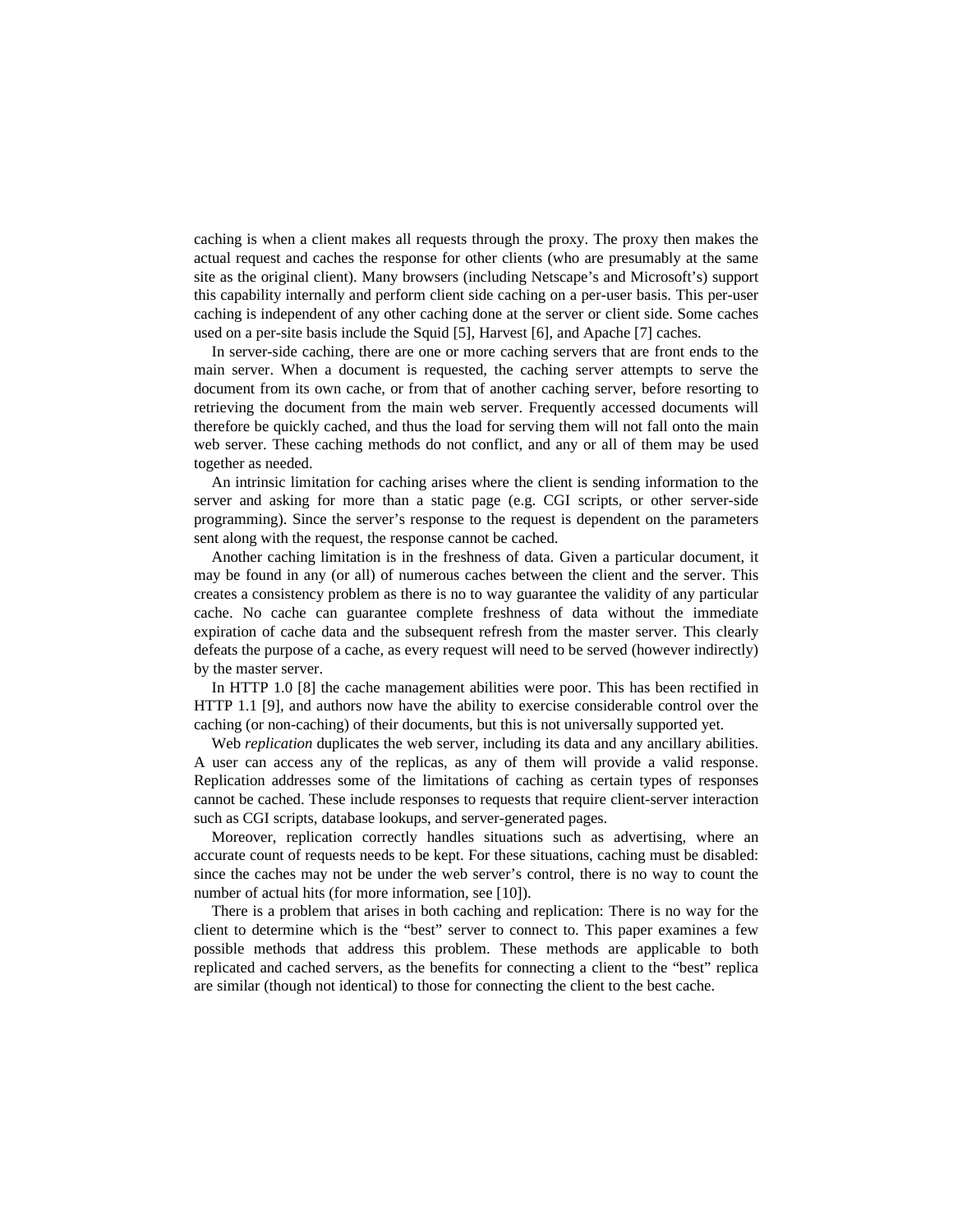### **3. Automatically locating the best replica**

All of these methods involve the concept of the "best" server. This is a relative term, dependent on where the client is located on the network, and which of the collection of replicated servers is most able to answer the clients' request. Weighting is also a factor – in the extreme case, server load may be more significant than network topology, as it is probably a better decision for the client to be sent to a more distant server than to one that is extremely overloaded, but closer.

Once the best server is determined, there are several possible ways to get the client there.

### **The HTTP redirect method**

This is clearly the simplest method, but is the most limited as well.

The HTTP protocol since version 1.0 [8] has supported an "HTTP redirect", where the client seeking a particular resource is told to go elsewhere for it. In combination with an intelligent server, this capability can be used to send the client to the proper place. Once this transfer of control takes place, the client will continue to communicate with the second server for the rest of the session.

As the HTTP redirect method works without any knowledge of the network topology and the location of the client within it, the HTTP redirect method is only really useful for connecting a client to the best server *overall*, rather than the best server for that particular client. This is significant, as it only addresses part of the problem. For example, even given a very fast and unloaded server, and a slower and heavily loaded server, the faster server may well not be the best choice for the client, if that client happens to be on the same network as the slower server.

There is also a major disadvantage in the HTTP redirect method in that there has to be a "central" server to accept the HTTP query and pass it off onto another server. This model has a single point of failure  $-$  a failure at this central server can immobilize the entire system. This problem can be partially addressed by using multiple central servers, but this leads to other problems.

The final problem with this method is that the user can inadvertently or otherwise defeat it. A user that notes down ("bookmarks") the address of a web site after the redirection has taken place may get the wrong address noted down – that of one of the "children" rather than the central redirection server. Each further access would then go to that child directly, bypassing and defeating any optimization that is applied at the central server.

All is not negative for this method, and in fact there is one optimization that is possible here, but not with other methods – one where the actual content of the request is taken into account before the best server is determined. It can be determined that certain servers are better at serving some sorts of requests (for example, a server optimized for running CGI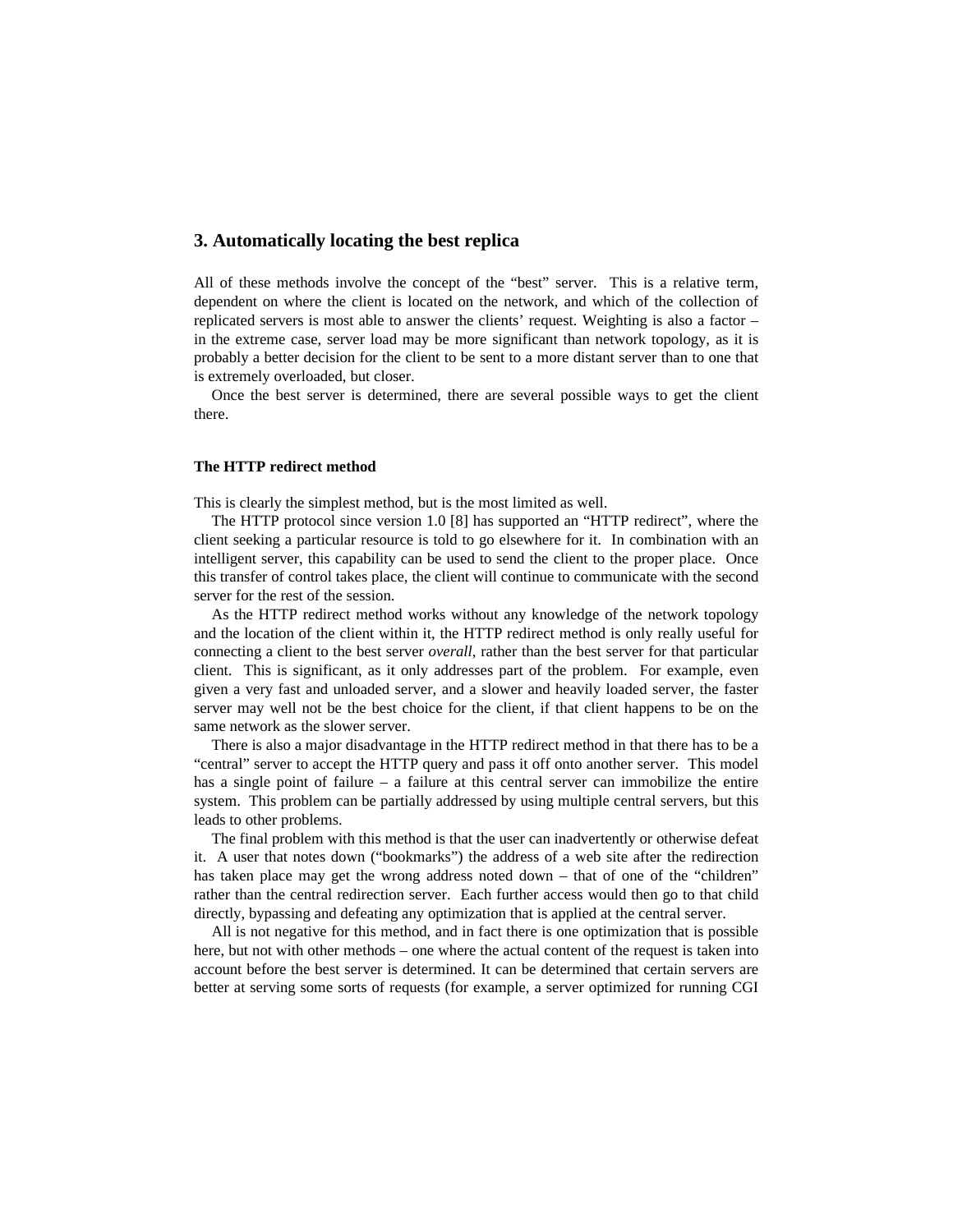scripts, and another server optimized for serving static text). While both servers may be identical replicas data-wise, they still differ in their underlying capabilities.

#### **The DNS round trip times method**

This method utilizes the domain name system (DNS) [11], [12] to help determine which server is closest to the client. To explain this, a brief review of how a name-to-IP address lookup is done may be helpful:



**Fig. 1.** Domain Name Service Resolution

Every server on the Internet has a fully qualified domain name (FQDN). FQDN are usually read from left to right, and each segment is rooted in the segment after it. www.cnds.jhu.edu is a machine known as "www" located in the Center for Networking and Distributed Systems, which is part of the Johns Hopkins University, which is an educational institution in the US. There is an assumed dot (".") at the end of each FQDN, which stands for the root domain at the top of the domain name tree. Barring any information cached on a local name server, a query for www.cnds.jhu.edu is sent to one of the root (".") name servers. This server (which due to the enormous size of the entirety of the domain name system cannot know every address), returns a list of name servers for "edu.", and the process is repeated, with one of the "edu." servers returning a list of name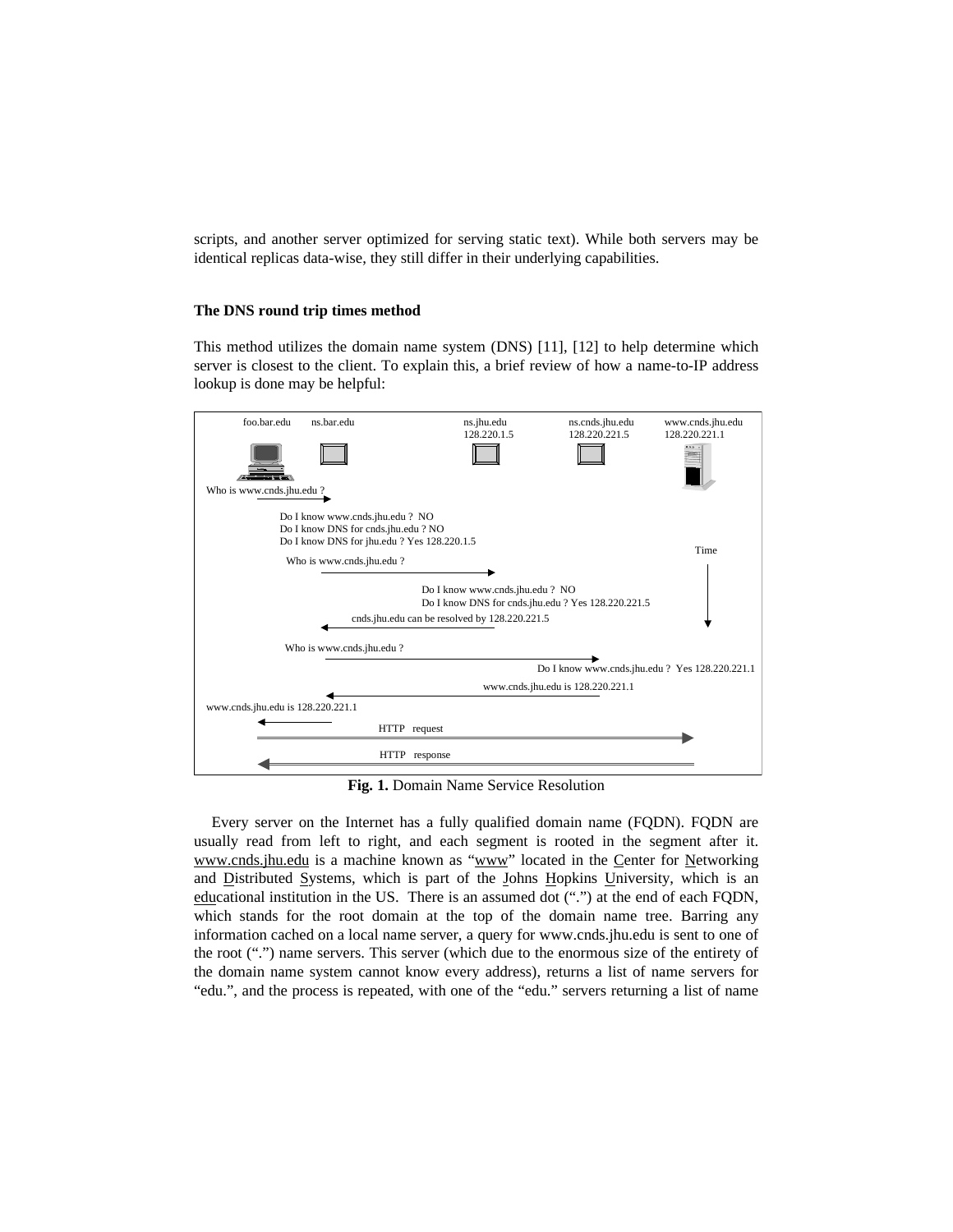servers for "jhu.edu.", and one of the "jhu.edu." servers returning a list of servers for "cnds.jhu.edu.", one of which then returns the requested IP address(es) for "www.cnds.jhu.edu". Caching is used to reduce the difficulty of the problem. If at any stage, a server has the address requested (or the address of a name server authoritative for that domain) cached, it will return it directly, short-cutting the above process.

This method takes advantage of the fact that each local server, when querying a remote server, keeps track of the round trip time (RTT) of packets to that server. This is done for optimization reasons, as over time the local server will try and favor those servers that respond faster. Given otherwise similar servers, this usually indicates a server that is closer network-wise.

This optimization can be leveraged for the problem being discussed by changing one concept in the DNS – normally, all servers for a particular domain (called a "zone" in DNS terms) carry the same data, but this is *not* a requirement. From the perspective of a querying server all that is significant is whether the remote server is in the chain of authority for the domain we are querying.

Thus, if we have many name servers, each serving an *authoritative, but different* IP address for www.cnds.jhu.edu, the web server the client is directed to is dependent on which name server the client's local name server happens to ask. Since, as already established, the client's local name server tends to favor those remote name servers that are closest to it, an excellent system for adding the last missing piece of information – that of "where is the client relative to the server" emerges.

Thus, by dynamically updating [13] each particular name server with the address of the web server that we want to direct users in that particular area of the network to, users from that area will tend to go there.

This method handles web server failures very well. In the case of a web server failure, the name server for that web server can be instructed to not give out the IP address of that server until that web server returns to service. Indeed, simply stopping all name service on that machine will accomplish the same thing, as a name server failure is handled automatically by the name server system – in the case of a non-responsive name server, other servers for that zone are queried in RTT-order until an answer is received.

A major advantage of this method is that it does not entail *any* modification of the network infrastructure to function. It uses readily available building blocks (standard unmodified name and web servers), and is completely platform-independent.

It can be pointed out that using the DNS optimization gives a good idea how close the chosen name server is to the client's name server, but that may say nothing about where the web server is located relative to the client itself. It is assumed that when the system is set up, the name server and the web server will be placed in close network proximity. In addition, the local name server the client is querying is expected to be in close network proximity to the client, as is the usual setup on the Internet today.

The RTT method the DNS uses to determine the best name server for a particular zone is not necessarily optimal, but over time is a reasonable approximation. The time it takes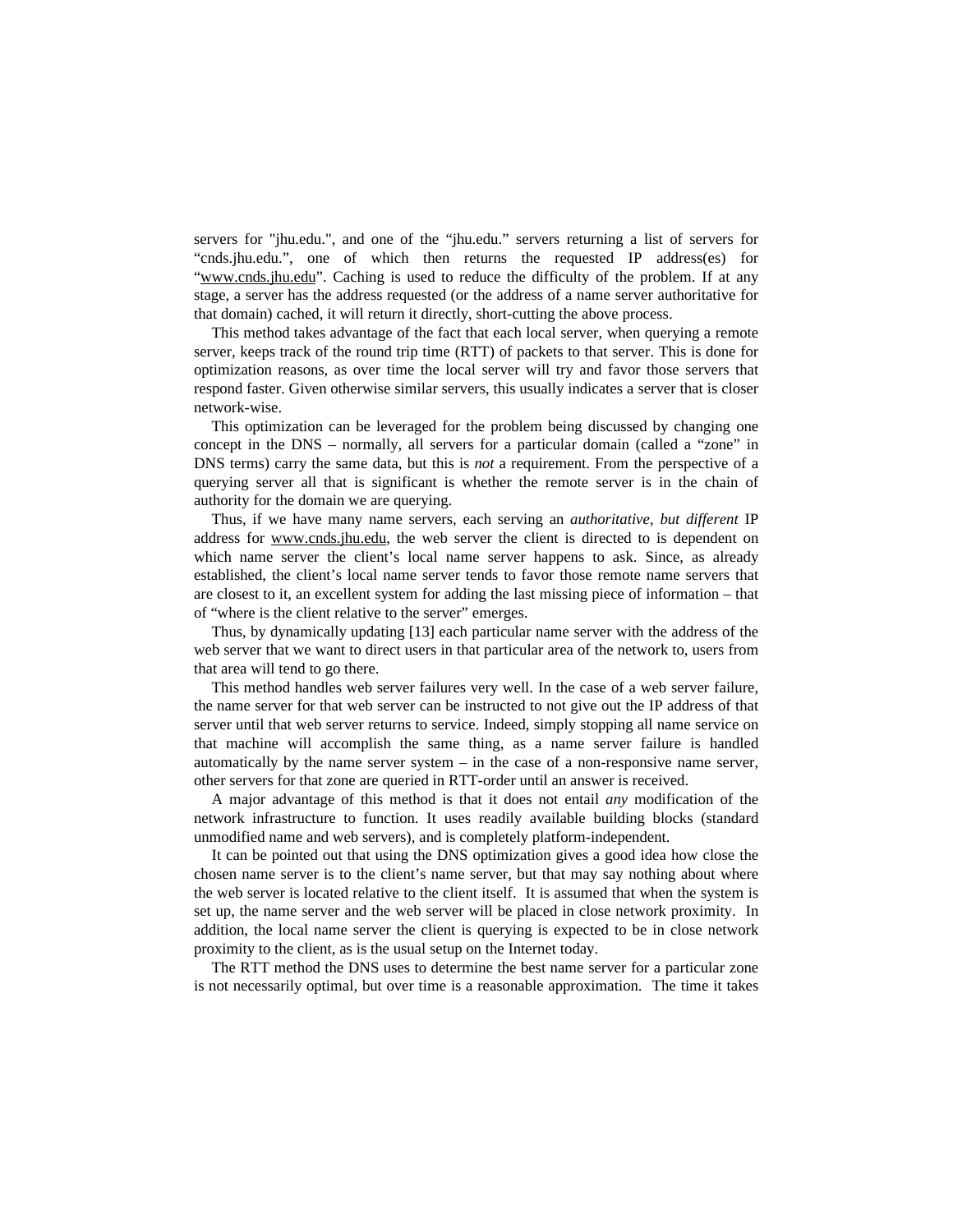to establish this reasonable approximation is the chief problem with this method. In order for the local name server to query the fastest responding name server, it needs to try them all. Thus, until all servers for the remote zone are queried at least once, the local server may query a server that is very far away network-wise, and thus get the IP address of a web server that is very far away from the client. The local server is unlikely to repeat its error, as this distant name server will likely have a larger RTT value than the other servers in the list will, but for this one connection the harm has already been done.

Due to the necessity for the client's local name server to cycle through and establish timings for all of the name servers for the zone in question, the web server must receive a fairly large quantity of hits from a relatively concentrated area (generally one institution such as an ISP or a university) for this method to work. Thus this method is fairly unlikely to work in the short term. It *will*, however, work in the long term.



**Fig. 2.** DNS Round Trip Times method in action

The DNS Round Trip Times method is illustrated in figure 2. The server www.cnds.jhu.edu is replicated in three places, and has an accompanying name server in each place. Clients that want to query this server ask their local name server to resolve the name. The local name server will (eventually) try all three of the possible name servers that are authoritative for www.cnds.jhu.edu. Eventually, the local name server learns which remote name server is closest and concentrates on the web server that is pointed to by this name server.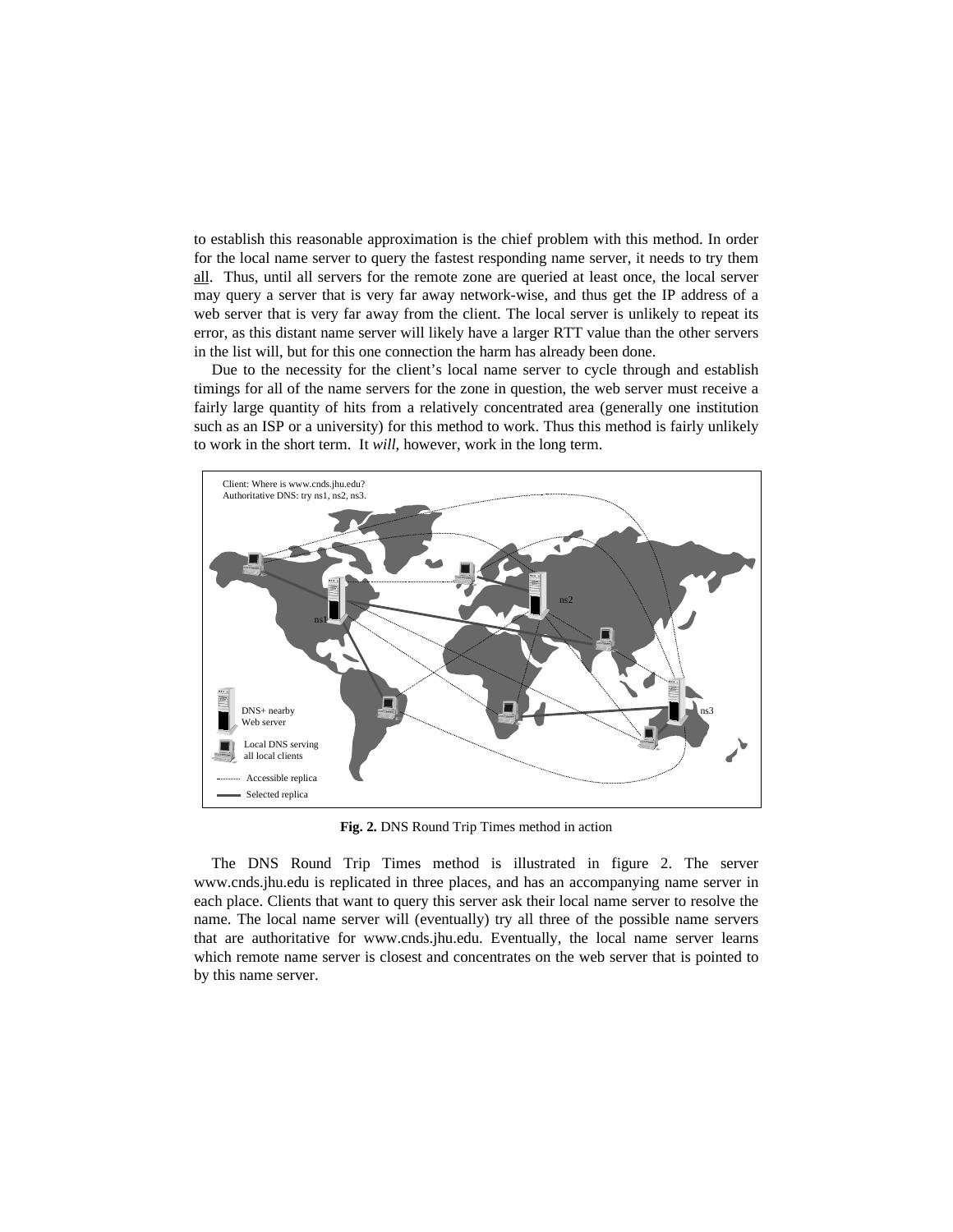To help the process along a bit, another concept from DNS can be used. Each name-tonumber mapping can have a variable time-to-live (TTL) value. This number specifies a time, after which the address returned should be regarded as invalid, and not used again. By setting a lower than usual TTL on the address record of the web server, we can force the name to be re-requested with greater frequency. Of course, this can be a disadvantage as well, as each request causes extra traffic and occasionally a perceptible delay to the client, as the name is re-resolved.

Using this system, one connection (defined as one or more connections to the web server within a certain TTL) has a *1/n* chance of getting the "correct" server, where *n* is defined as the number of name servers serving that zone. Therefore, given the characteristics of the zone, one can estimate the optimal number of name servers for that zone. For example, a very popular site that gets continual connections from around the world (e.g., Yahoo) could have many more name servers than a site that gets a slower stream of connections. The larger number of connections that a busy site will receive can more quickly get past the disadvantage of being forced to try all of the name servers for a zone before optimizing on the best one. The TTL value may also be "tuned" to give the best results in the particular environment it is used in. Note that this time period is timed relative to the local name server, and not the client or the web server — if several clients that share a local name server all request a document from the same web server within the time period, that still counts as one "connection".

#### **The shared IP address method**

Typically, any given machine on the Internet has a unique IP address. While this is necessary for most things to work properly on the network, it is possible to have multiple machines share an IP address. If this configuration is implemented properly on a network that spreads over a wide geographic area, some very intelligent distribution of network load becomes possible.

If an autonomous network (such as Sprint, MCI, or any other Internet Service Provider) has data centers in San Francisco and Washington DC, for example, the network operator could put servers in each of those locations that have the same IP address. Since all networks nowadays practice what is known as "closest exit routing" this kind of approach can work very well. Closest exit routing is based on the premise that the destination network will know how to find a specific host better than the host, so it should be handed to the destination network as quickly as possible. With external routing protocols, many addresses are aggregated into one announcement to help keep the size of the global routing table down. The destination network that makes those aggregated announcements has the required knowledge to find the specific address that a packet is destined for.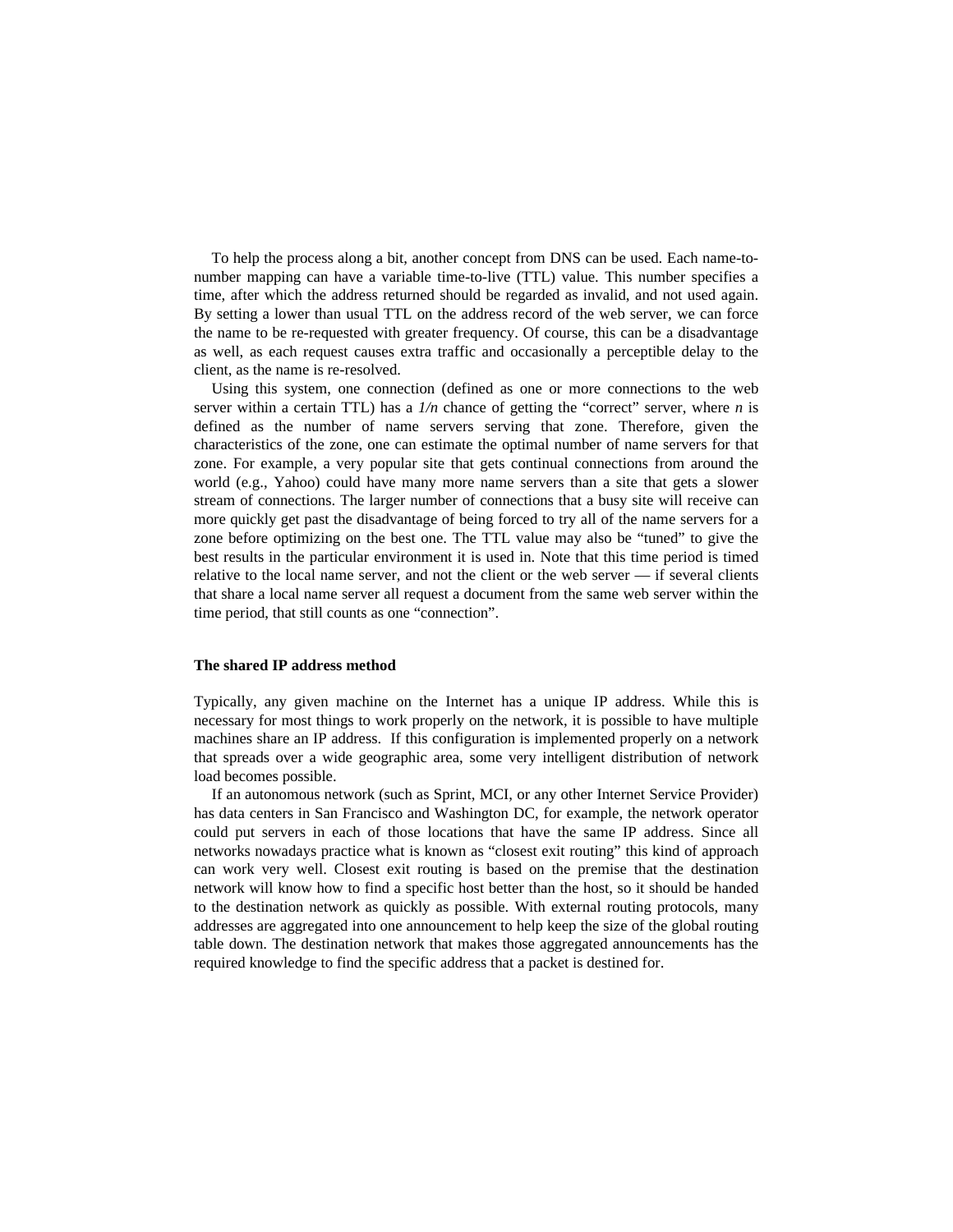The protocols that carry this more specific information are capable of dealing with multiple instances of the same IP address. The vast majority of these protocols use Dijkstra's Shortest Path First algorithm, which can deal with duplicate addresses. This is done by simply importing the closest instance of the IP address into the router forwarding table. When the destination network gets the packet from the source network, it will send the packet to the closest instance of the shared IP address from its own point of view.

In effect, this creates the illusion that one logical machine is connected in several places of the network via an extremely fast connection. The true situation, of course, is that behind each connection there is a different replica.

Once the servers with the shared IP address are placed throughout a network, one must still implement the higher-level services (HTTP, FTP, etc) on them. An intuitive way to approach the problem is to assign the web server the shared IP address, so that the requests will be sent directly to the "closest" web server. This naïve approach may work in a completely stable network environment, but if the network topology changes during a TCP/IP session, then the client connection with the "closest" web server will immediately break.

We solve this problem by assigning the shared IP address to the DNS servers rather to the web servers we wish to replicate. Each of the DNS servers is configured with the unique IP address of the web server that is "closest" to it. Since DNS requests are stateless, we will not run into the problem stated above, because all stateful communications are done with a unique IP address. As in the DNS Round Trip Times method above, DNS dynamic update can be used to ensure the proper addresses are given to the clients, taking into account the load on the servers and their current availability.

### **4. Experience and Analysis**

We ran a number of tests to confirm the feasibility of all three approaches.

- The HTTP redirect method can easily be implemented using the CGI functionality built into all modern web servers. Some servers can even do this internally without using an external process at all. As previously discussed, this method has no intrinsic ability to incorporate network distance to select the most suitable server. It has, however, the ability to base its decision on the actual request made by the client.
- To verify the DNS Round Trip Times method, we set up seven authoritative name servers around the world. There is one each in Austria, Israel, and Australia, and four in the United States: one in Maryland (at Johns Hopkins), and three in Colorado. Each of these DNS servers responds with a different IP address for the same name of the undergraduate web server on the Department of Computer Science, The Johns Hopkins University, which is a fairly busy server. On the server at Hopkins, we used a special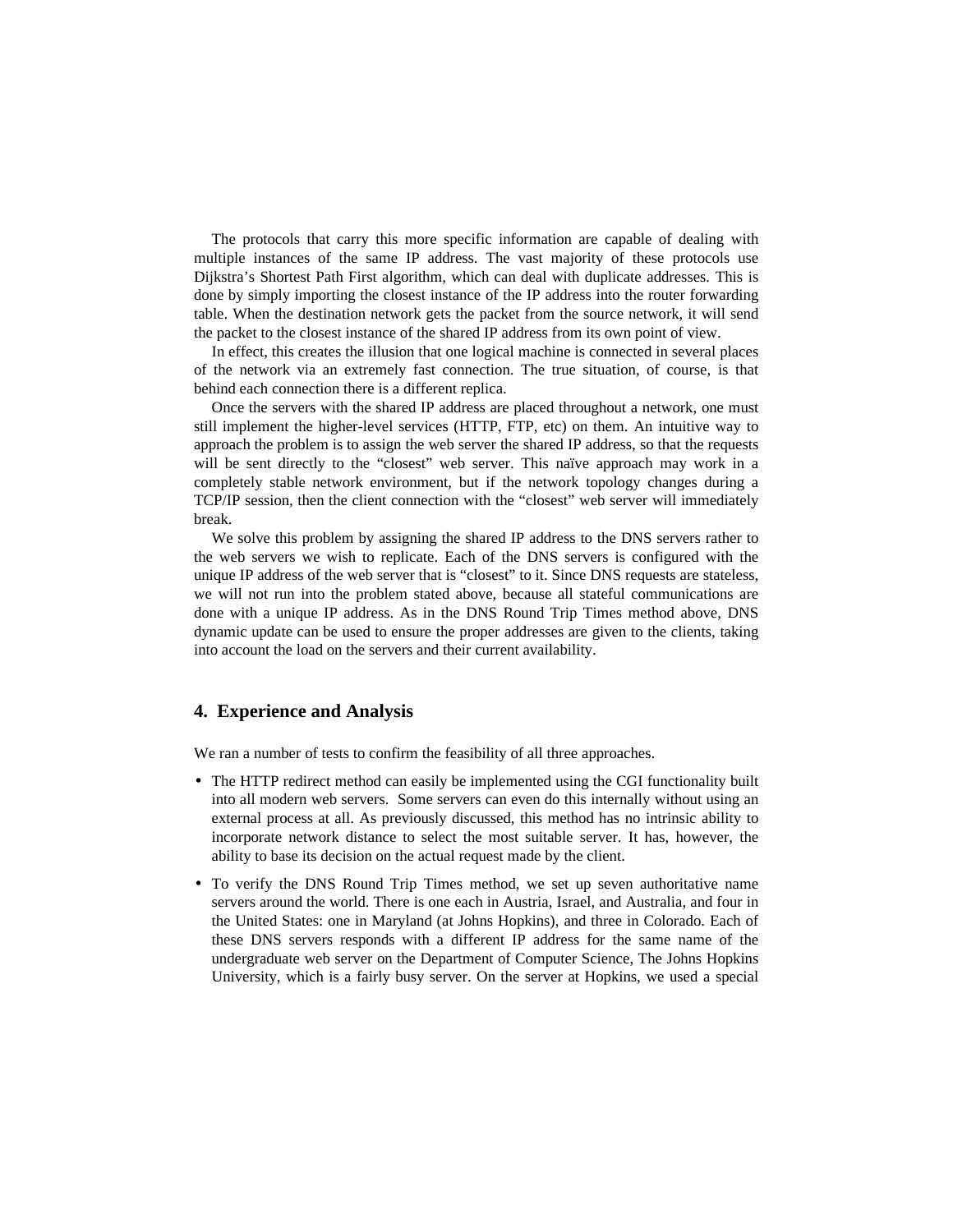web server configuration using multiple IP addresses, so we could log the address of the client as well as which web server replica it used. In this way we were able to identify the DNS server that was contacted by the user's name server.

- − We have found that over the period of several days, clients sharing a remote name server did indeed tend to converge on the name server closest to them. The results presented in Table 1 show, for example, that over a short period of time (approximately 15 days, including the convergence period) 53% of all hits from Australia (as selected by hostnames that end in ".au") went to the IP address given out by the name server in Australia. If the local name server effect (see below) is discounted, we estimate that this figure may rise as high as 80%. Note that this time period includes the convergence period, for which this method is inaccurate. The effectiveness of this method will rise even further over time after the convergence is completed. Therefore, we expect longer tests to show even better behavior.
- − This is not an ideal test, as some clients do not have reverse DNS, nor are all Australian clients in a ".au" domain, but it is illustrative of the concept. For a similar reason, it is very difficult to determine the location of clients in the ".com" and ".edu" (and other three-letter) domains.
- − We have found that the system convergence time goes up linearly with the number of replicas. However, the law of diminishing returns dictates that the benefit derived from each additional replica decreases. Since the system is not effective until it converges, we feel that using a smaller number of replicas will provide the best overall performance.
- − A small change in the way DNS works can remedy the above problem: If the DNS will check the round trip time for all of the remote name servers when it first resolves the name, this method will converge after the first access. This does not seem to be a major change in DNS, and does not seem to create too much extraneous load on the network, but it gives a huge benefit to the current DNS round trip time heuristics.
- − One limitation that we discovered is that the name server that delegates to the multiple authoritative name servers should not also be used as a local name server for users. If this is done, that name server would soon learn which of the replicas is the best for its own users, and will return that answer to any remote name server. This distorting effect will last until the TTL of the web server's address expires. This effect explains the skew of the results presented in Table 1 towards the Baltimore server, because the jhu.edu primary name server also serves local clients on the Johns Hopkins campus.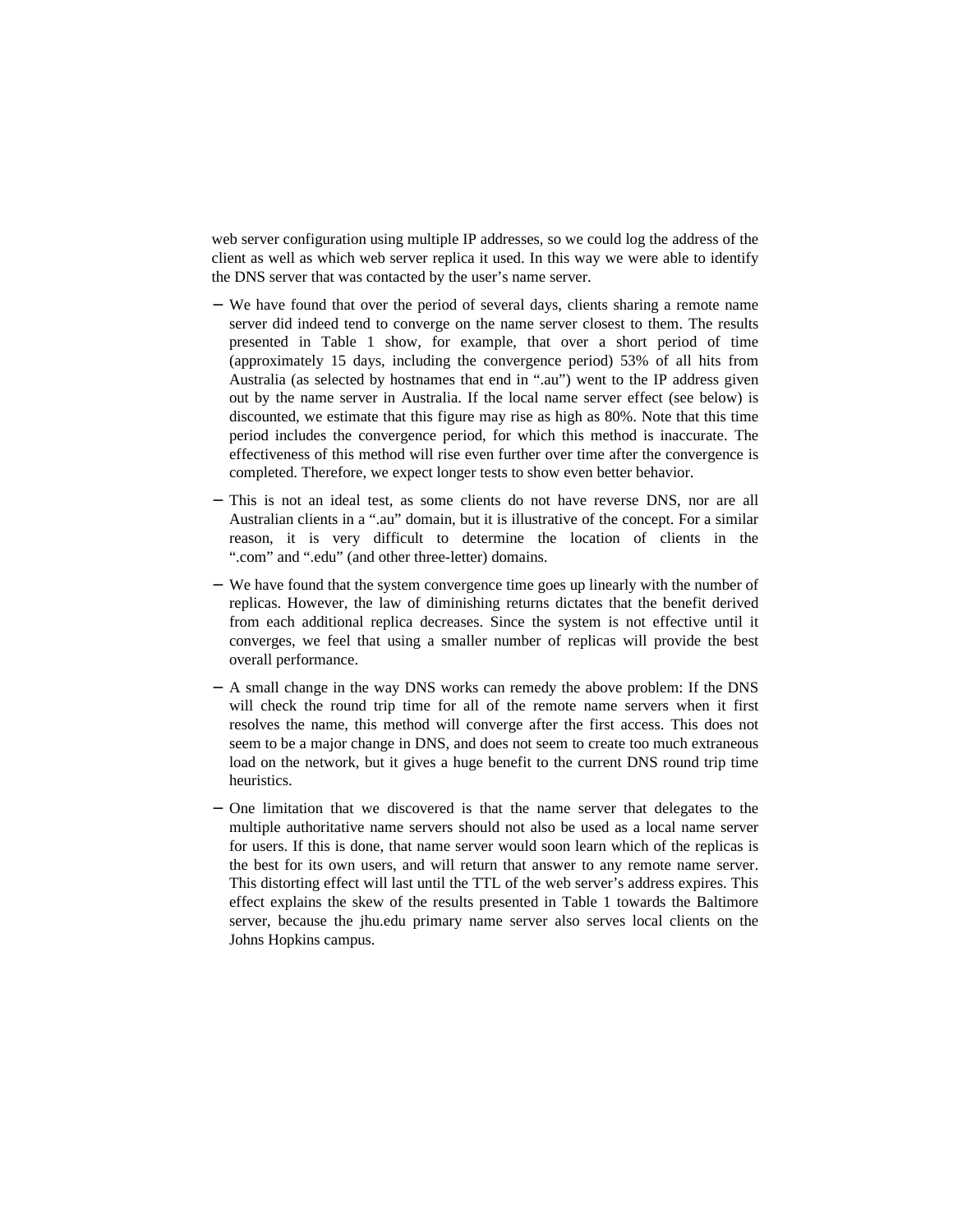- To test the Shared IP method, we used the Erols Internet network. Erols is an Internet Service Provider servicing all major markets on the East Coast of the US, from Boston MA to Norfolk VA, with about 340,000 users. The Erols network contains about eighty routers running the OSPF routing protocol.
	- − We have assigned the same IP address to machines on two different routers: one in New York City, and one in Vienna, Virginia. We have observed that accesses for this shared IP address from New Jersey arrived at the New York City machine. Accesses from Washington DC, in contrast, arrived at the Vienna machine, as expected.
	- − We have observed that the network converges to the correct address within about forty seconds after a change to the network, such as one of these machines crashing, occurs. In that case, all of the traffic is directed to the remaining machine after the network converges.
	- − It is interesting to note that accessing this IP address from Baltimore, which is, coincidentally, exactly half way between New York's and Vienna's routers according to the network metric, we managed to observe some of the traffic going to the New York machine and some going to the Vienna machine. This confirmed the fact that there will be a problem if the shared IP address is assigned to the web server itself. However, this has no adverse effect when the shared IP address is assigned to the DNS server, thanks to the stateless single-packet nature of most DNS.

| Location         | Accesses from | Accesses from | Accesses from |
|------------------|---------------|---------------|---------------|
|                  | Australia     | Israel        | Austria       |
| <b>Baltimore</b> | 2192          | 635           | 174           |
| Austria          | 279           | 233           | 88            |
| Colorado 1       | 72            | 24            |               |
| Colorado 2       | 56            | 18            |               |
| Colorado 3       | 78            |               | 13            |
| Israel           | 325           | 841           | 132           |
| Australia        | 3439          | 236           | 42            |

**Table 1.** DNS Round Trip Times Method Results

To analyze the relative merits and drawbacks of the three methods, we have identified five important criteria that allow us to compare the different methods:

- *Long-term effectiveness*: How effective and accurate is the method? What factors can be considered?
- *Convergence speed*: How fast can the method converge to the best replica?
- *Setup complexity*: What is required from the web site manager in order to implement such a solution?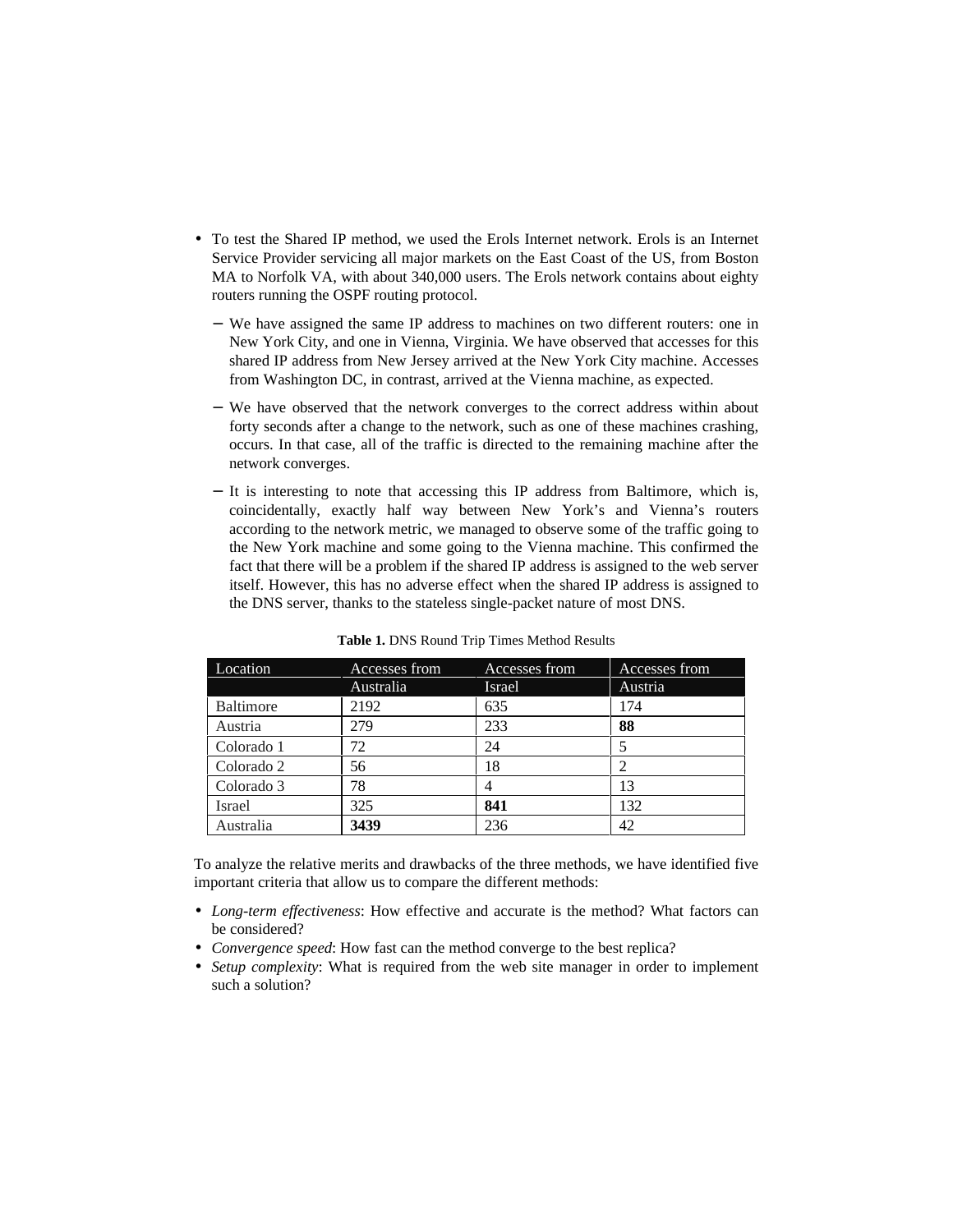- *Extensibility to other services*: How general is this method?
- *Special requirements*: Are there any special requirements?

Table 2 compares the different methods according to the above criteria.

| <b>Property</b>            | HTTP redirect                                                                                                                                                                                         | DNS round trip                                                                                                                                                                                                                                                      | Shared IP address                                                                                                      |
|----------------------------|-------------------------------------------------------------------------------------------------------------------------------------------------------------------------------------------------------|---------------------------------------------------------------------------------------------------------------------------------------------------------------------------------------------------------------------------------------------------------------------|------------------------------------------------------------------------------------------------------------------------|
|                            |                                                                                                                                                                                                       | times                                                                                                                                                                                                                                                               |                                                                                                                        |
| Long-term<br>effectiveness | Not able to<br>consider network<br>distance internally.<br>Can incorporate<br>server load and<br>current availability.<br>The only method<br>that can consider<br>request content in<br>the decision. | Uses round trip<br>times to<br>approximate<br>network distance.<br>Can consider<br>server load and<br>current<br>availability.                                                                                                                                      | Accurately<br>incorporates network<br>distance. Can<br>incorporate server<br>load and current<br>availability.         |
| Convergence<br>speed       | Method is in effect.<br>only after the first<br>access. Fully<br>effective after that.                                                                                                                | Convergence is<br>linear with the<br>number of<br>replicas.<br>Convergence is<br>done per source<br>DNS. All of the<br>remote name<br>servers must be<br>accessed at least<br>once before<br>convergence is<br>achieved. Usually,<br>it is slow (hours to<br>days). | Method is always in<br>effect. Convergence<br>is immediate when<br>there is a network<br>change (about 30<br>seconds). |
| Setup complexity           | Programming CGI<br>scripts that may re-<br>direct to another<br>replica.                                                                                                                              | Set up a number of<br>secondary DNS<br>servers that are<br>close to the web<br>server replicas                                                                                                                                                                      | Set up a shared IP<br>address for the<br>primary DNS<br>servers.                                                       |

**Table 2.** Comparing the different location methods.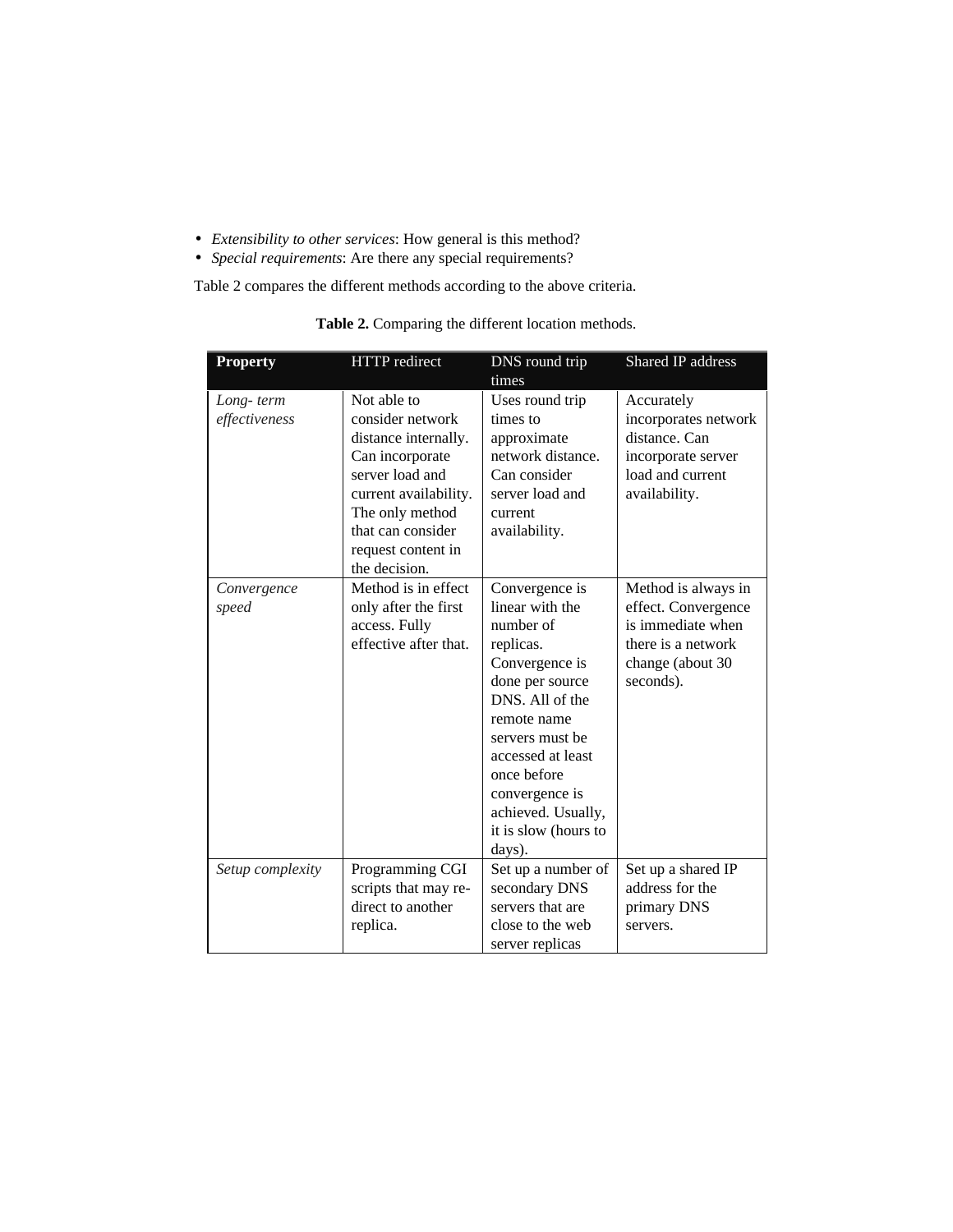| <b>Extensibility to</b><br><i>other services</i> | Limited only to the<br>web and HTTP. | The same method<br>works for any<br>name based<br>service (ftp, e-<br>mail, etc.) | The same method<br>works for any name<br>based service (ftp, e-<br>mail, etc.)                                                                                                               |
|--------------------------------------------------|--------------------------------------|-----------------------------------------------------------------------------------|----------------------------------------------------------------------------------------------------------------------------------------------------------------------------------------------|
| <i>Special</i><br>requirements                   | None                                 | None                                                                              | All DNS (and<br>probably all web<br>replicas) have to be<br>on the same<br>autonomous<br>network, <i>i.e.</i> have<br>the same Internet<br>provider (such as<br>MCI, Sprint, BBN,<br>Erols). |

# **5. Conclusions**

We have presented a new approach that uses web replication where each of the replicas resides in a different part of the network. We showed three different methods to seamlessly direct the client to the best replica taking into account the network topology and the server availability and load.

In cases where it is possible to implement the shared IP address method for DNS, we recommend using this method because of the fast convergence time. However, there can be cases where this is not possible, such as when the replicas span different continents and there is no access provider that can route a shared IP address solution (cheaply enough). In these cases, we recommend using the DNS round trip times method with a small number of widely separated replicas.

Preliminary tests show that using either method, our approach may yield significant benefit, both for the client (fast response time, higher availability), and for the network (lower overall traffic).

# **References**

- 1. NSFNET Backbone Traffic Distribution by Service report. ftp://ftp.merit.edu/nsfnet/statistics/1995/nsf-9503.ports.gz
- 2. Trigdell, A., Mackerras, P.: The Rsync Algorithm. Technical Report TR-CS-96-05, The Australian National University. Available at ftp://samba.anu.edu.au/pub/rsync/